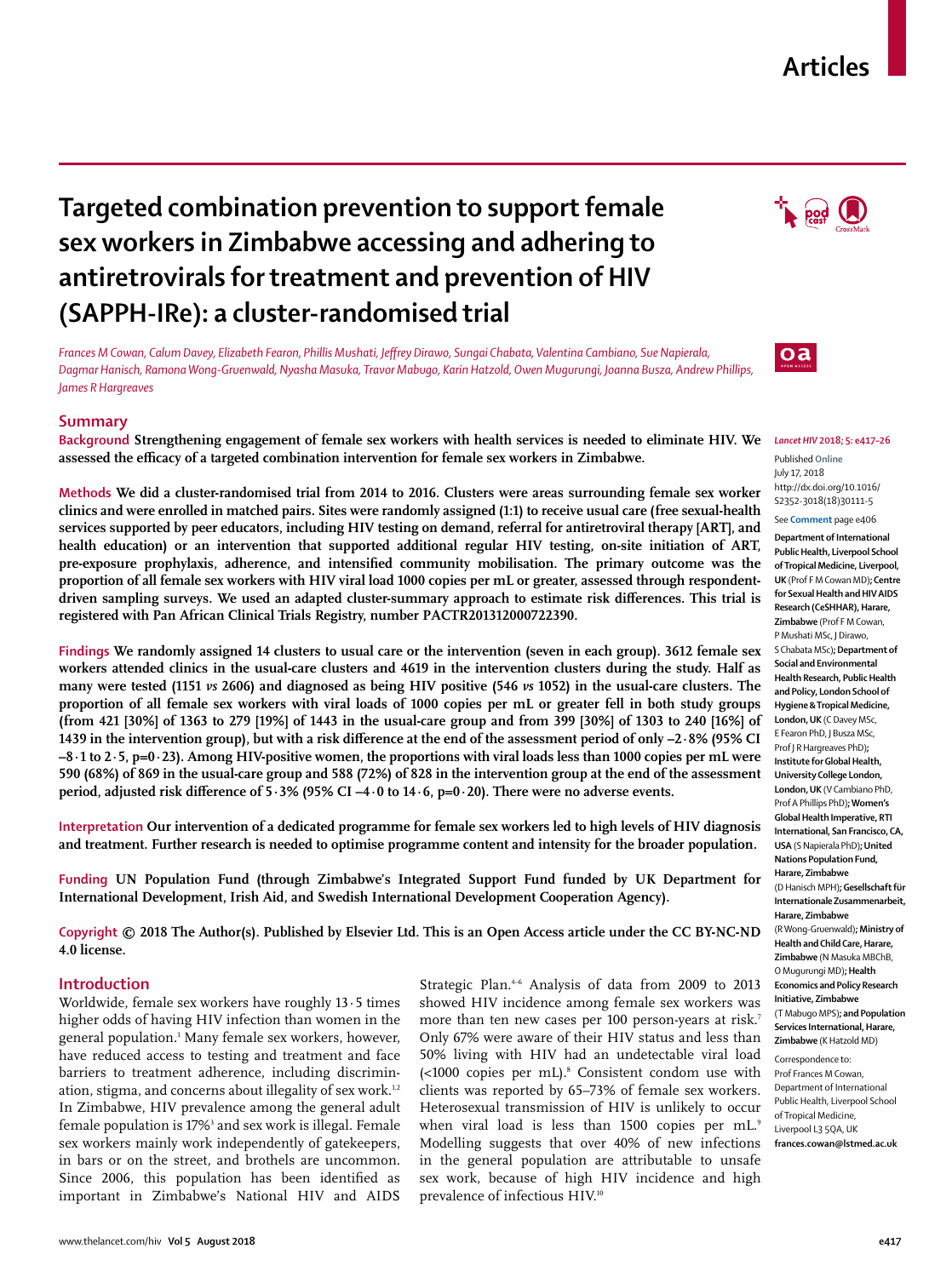#### **Research in context**

#### **Evidence before this study**

We searched PubMed with the terms "sex workers", "HIV prevention", "HIV treatment cascade", and "HIV care cascade", for articles published in English up to Aug 7, 2017. Systematic reviews of HIV prevention and community empowerment interventions targeting female sex workers show that they can reduce individuals' risk of HIV and sexually transmitted infections. Mathematical modelling suggests that the population-attributable fraction of new infections contributed through commercial sex is high even in generalised epidemics. No randomised studies have been done of the effects of dedicated programmes for female sex workers on HIV prevalence and suppression outcomes in Africa or elsewhere.

#### **Added value of this study**

To our knowledge this is the first cluster-randomised trial to assess the effects of a comprehensive programme targeting

Although guidelines for interventions for female sex workers exist,<sup>11</sup> few assessments have been made of their effects on engagement with HIV prevention and care, particularly in Africa and since the preventive effects of ART and efficacy of oral pre-exposure prophylaxis (PrEP) have become clear. 12 Reducing the burden of infectious HIV among female sex workers requires interventions that strengthen demand, improve supply, and support optimum use of any prevention or treatment strategy adopted. Demand-side interventions should increase risk perception, support positive attitudes towards HIV prevention and treatment, foster positive social norms, and build social cohesion to improve risk reduction. Supply-side interventions should increase accessibility and availability of HIV testing, treatment, and prevention, such as condoms, contraception, and PrEP. To optimise adherence, interventions should support behavioural self-efficacy and skills.13 Based on these principles, we developed the Sisters Antiretroviral Prevention Programme—an Integrated Response (SAPPH-IRe) combination HIV prevention and treatment intervention package to enhance the existing national sex work programme, Sisters with a Voice (Sisters), which was established in 2009. The Sisters programme provides HIV prevention and sexual health services plus assisted referral to HIV treatment.7

We assessed the effects of our intervention on the proportion of all female sex workers with HIV viral loads of 1000 copies per mL or greater in a cluster-randomised trial in Zimbabwe (appendix p 4). We tested the hypothesis that the targeted and dedicated delivery and support would reduce the proportion of female sex workers living with non-virologically suppressed HIV when compared with usual care. The [study protocol](http://www.ceshhar.org.zw/sapph-ire-trial-protocol) is available online.

female sex workers. Additionally, it is one of the first trials to assess effects at the population level through respondent-driven sampling surveys.

## **Implications of all the available data**

Female sex workers are at very high risk of HIV. We found that in the context of a dedicated programme, high levels of diagnosis and successful treatment of women with HIV are feasible. However, although our intensive mobilisation efforts did increase the number of women assessed, tested, and diagnosed, we saw no effects on outcomes of interest, at least over the time frame of the trial. Targeting subgroups to ensure that female sex workers who are most vulnerable (younger women, new female sex workers, and those with concomitant mental health or substance use issues) are prioritised for support and access to prevention and care might improve outcomes.

## **Methods**

## **Study design and participants**

The SAPPH-IRe trial is a pair-matched, parallel, clusterrandomised controlled trial nested within the Sisters programme.14 Clusters were selected from 36 sites around Sisters programme centres across Zimbabwe. They had to be sufficiently far apart (≥90 km) to minimise contamination, based on review of programme data to explore mobility between sites, and likely to have a comparable pairing. We matched pairs of clusters based on whether or not they had previously provided dedicated services for sex workers and type of site (eg, town, growth point, colliery, or army base).

Female sex workers were eligible for inclusion if they had exchanged sex for money in the previous 30 days, were aged 18 years or older, and had been living or working for at least 6 months in the cluster where they were interviewed. Written informed consent, in English, Shona, or Ndebele, was obtained for survey participation before interviews were done and blood samples were taken whenever possible, but was not required for programme participation. All female sex workers starting PrEP had to sign an agreement form before doing so because the regimen used had not been approved for prophylactic use by the Medicines Control Authority of Zimbabwe. Ethics approval was obtained from the Medical Research Council of Zimbabwe, University College London, London School of Hygiene & Tropical Medicine, and RTI International. Foreign researchers were registered with the Research Council of Zimbabwe.

## **Randomisation and masking**

Clusters were randomly assigned (1:1) to the usual-care or the intervention group in a public ceremony on Jan 31, 2014 (appendix pp 2–3). Female sex workers could continue to receive available Sisters services

See **Online** for appendix

For **study protocol** see http:// www.ceshhar.org.zw/sapph-iretrial-protocol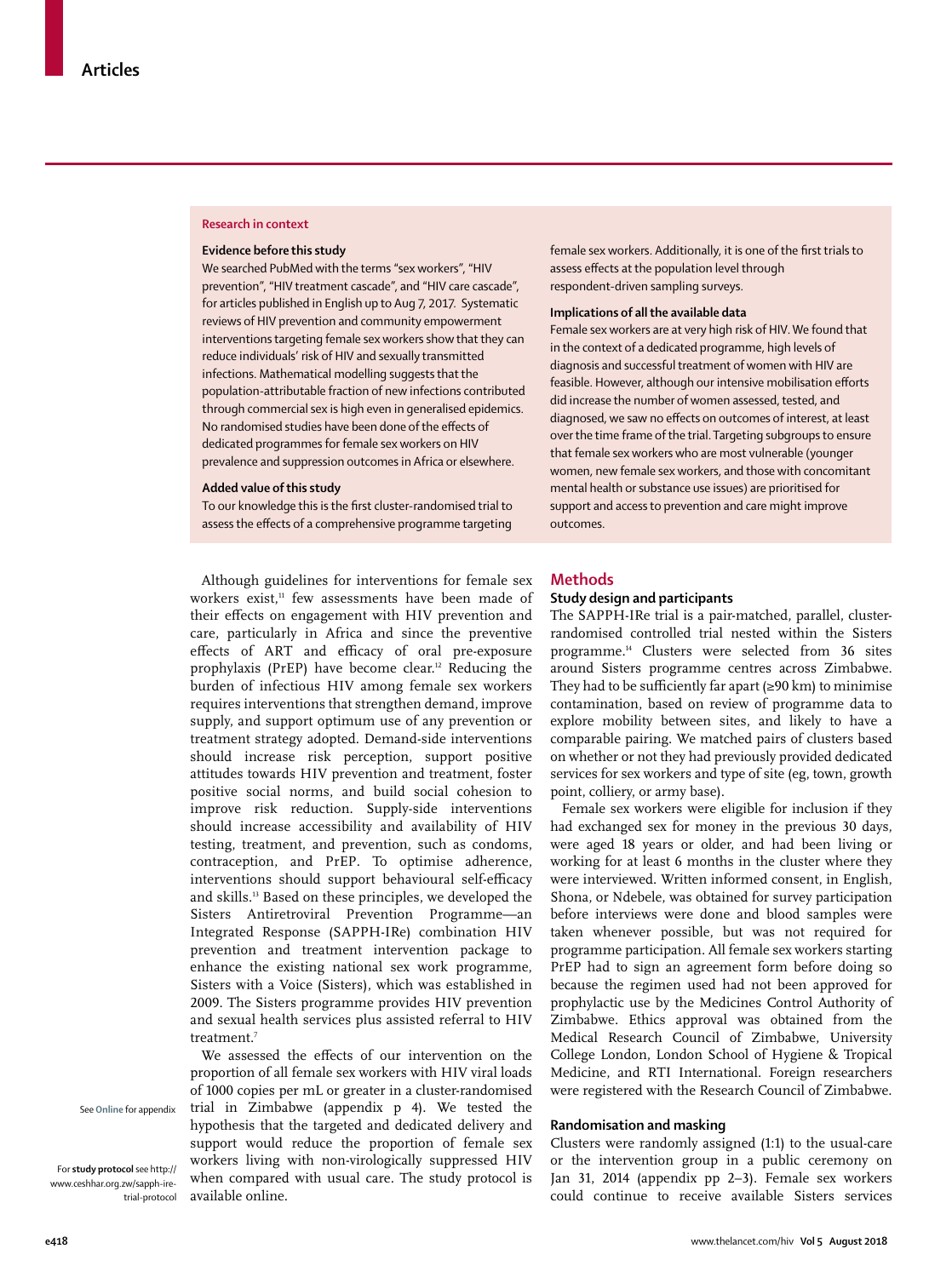regardless of their participation in research activities. It was not possible to mask intervention status from survey teams, but all teams did surveys in intervention and control communities. Laboratory staff were unaware of intervention allocations.

## **Interventions**

In clusters in the usual-care group, the Sisters programme provided targeted HIV services following the WHO guidelines, $\frac{11}{11}$  including provision of free condoms and contraception, free HIV testing and counselling, syndromic management of sexually transmitted infections, health education, community mobilisation, and legal advice. Activities were supported by trained peer educators. Services were provided at drop-in centres based in primary-care clinics on the same day each week. Women who required HIV care, antiretroviral treatment (ART), or both, were referred to government services. Clinic attendees were not actively followed up.

In clusters in the intervention group, the Sisters programme was augmented with additional community mobilisation activities aimed at raising awareness of the benefits of ART and PrEP, strengthening support networks to encourage health-promoting behaviour, and building leadership skills (appendix pp 5–6). ART and PrEP users were encouraged to join the communitybased Adherence Sisters programme. ART or PrEP users nominated a trusted "sister" to act as their adherence supporter and to attend Adherence Sisters training sessions together. Importantly, the Adherence Sisters programme is status neutral, that is, participants are unaware of who is taking ART and who is taking PrEP (appendix p 5). Activities designed to encourage HIV testing every 6 months among women who were HIV negative included mobile telephone messaging reminders. Clinical services were improved so that ART and PrEP could be started on site and ART would comply with local and international guidelines. PrEP was offered to all women who tested negative for HIV. Female sex workers opting for PrEP attended two screening visits before PrEP was started. Clinical and social support services were delivered by clinical staff. SMS and followup phone calls were used to support clinic attendance. Delivery of the intervention began in April, 2014. On-site initiation of ART and PrEP was rolled out from July, 2014 (except for in one site where local approval was delayed until November, 2014). Peer educators were trained to deliver the Adherence Sisters programme in May, 2014, with refresher training in November, 2014.

Implementation of the interventions in both groups was monitored through programme records that included checklists, staff and training records, clinic attendance records, logs of community mobilisation activities, registers of the Adherence Sisters programme, peer education contacts, qualitative research, and a programme diary to record key contextual factors (appendix p 7).

#### **Sampling for outcome surveys**

Because it was not feasible to assemble a population sampling frame, we used respondent-driven sampling to obtain representative samples of female sex workers.15 A baseline survey was done in all 14 sites in the period Nov 13 to Dec 20, 2013, and another survey was done after 21 months of intervention in the period April 11 to May 6, 2016, by the same method. Sex workers in Zimbabwe are well networked with each other, which is a criterion for using the respondent-driven sampling survey method.<sup>16</sup> In each cluster, we used geographical and social mapping to select six to eight women per site to be "seeds". These women represented a range of ages, types of sex work, and geographical locations. We interviewed the women, gave each one two coupons to distribute to peers in the following 2 weeks, and read them a sample recruitment script. Women who received a coupon could attend an interview, and on intervew completion were given two coupons for their peers. In all clusters, this process was repeated in five waves after the initial recruitment of the seeds. Each participant received US\$5 and a further \$2 for each woman she recruited. Checks were included to ensure coupons were genuine and to minimise repeat participation.

The interviewer-administered questionnaire included questions on demographics, sex work, sexual behaviour and condom use, HIV testing history, ART use, stigma, experience of violence, quality of life, mental health, general health, relationships with other sex workers, and use of sexual and reproductive health services. Data were collected on tablet computers and uploaded to a database daily. To enable adjustment of respondent-driven sampling we asked each participant how many female sex workers older than 18 years they knew living in the site who they had seen in the past month and would consider recruiting to the study. We collected a fingerprick blood sample (dried blood spot) from each woman for HIV antibody testing and measurement of HIV viral load.

#### **Laboratory assessments**

Blood samples were air dried on filter papers and stored at room temperature until they were, taken every 2 weeks, to the Flowcytometry Laboratory (Harare, Zimbabwe). Testing for HIV antibodies was done with AniLabsystems EIA kits (OyToilette, Finland). Positive samples were retested with NucliSENS EasyQ HIV-1 version 2.0 (bioMérieux, Marcy L'Etoile, France) to confirm HIV positive status and quantify the viral load. For samples positive for HIV antibodies but with undetectable viral load, a confirmatory ELISA was done (Enzygnost Anti-HIV 1/2 Plus ELISA, Dade Behring, Marburg, Germany).

#### **Outcomes**

The primary outcome was the proportion of female sex workers with HIV viral loads of 1000 copies per mL or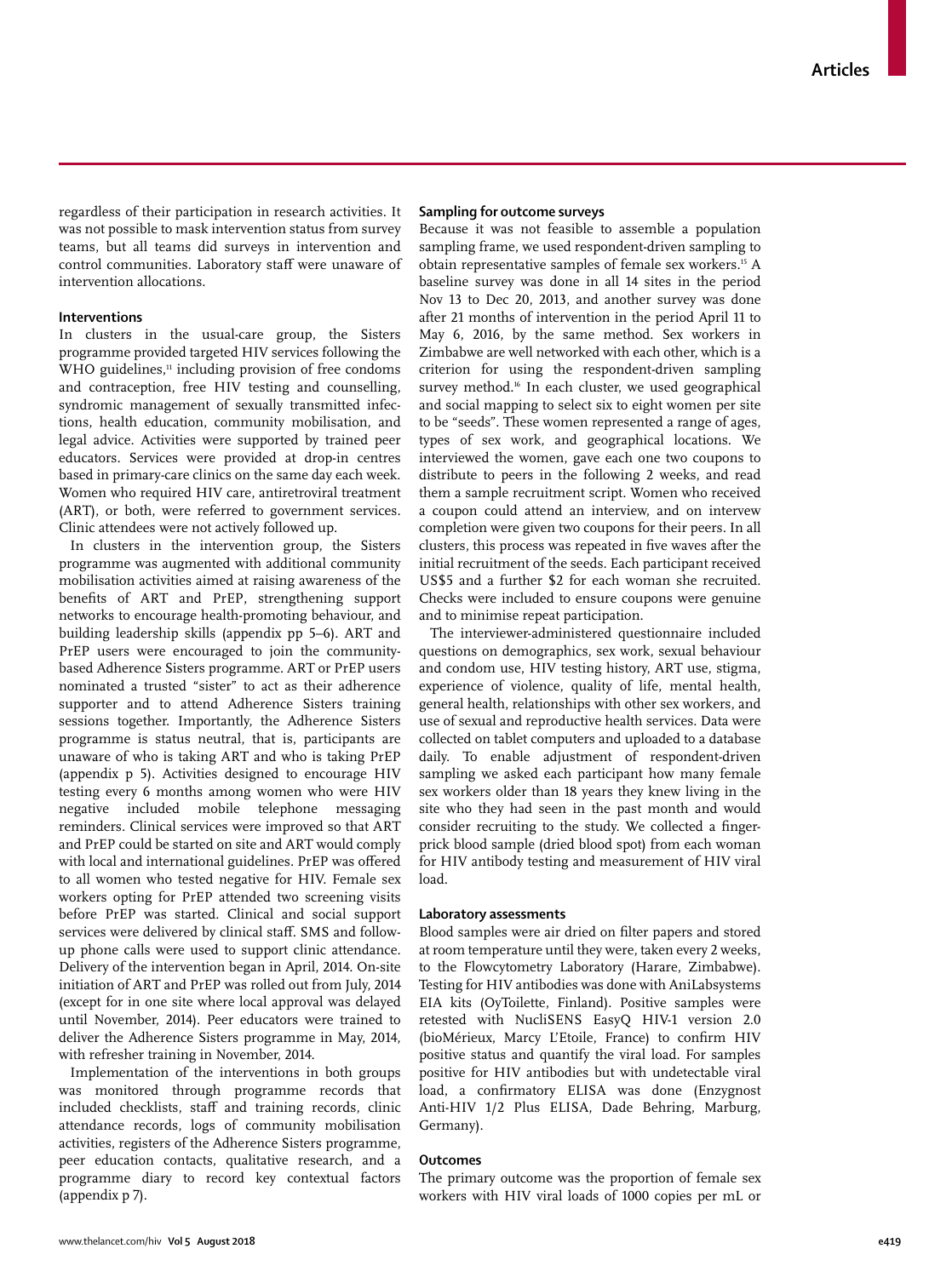greater, and was calculated as the number of survey participants with positive HIV antibody and viral loads of 1000 copies per mL or greater divided by the number of survey participants who had an HIV antibody test. We assessed nine prespecified secondary endpoints reflecting the aspects of treatment and prevention intended to be affected by the intervention, which were analysed with the same analytical framework as the primary outcome.

## **Statistical analysis**

Our sample-size calculations have been described previously.14 We estimated that we would need seven matched pairs of clusters and 200 women per site to provide 80% power to detect a reduction of a third in the proportion of female sex workers with viral loads of 1000 copies per mL or greater over the duration of the



#### *Figure 1:* **Trial profile**

FSWs=female sex workers. ART=antiretroviral treatment. PrEP=pre-exposure prophylaxis. \*No women started ART or PrEP on site or formed Adherence Sisters pairs, as these were only available as part of the intervention.

trial. The statistical analysis followed a prespecified analytical plan (appendix pp 8–13).<sup>14</sup> In brief, we assessed evidence of bias in our operationalisation of respondentdriven sampling by graphically examining the convergence of the primary outcome (appendix pp 14–15). All our analyses were done at the cluster level. We accounted for the respondent-driven sampling in our estimates of cluster characteristics with RDS-II weighting. We dropped the seed responses and weighted the results for each Wwoman in each site by the inverse of her network size (ie, the number of other women that she could have recruited).<sup>17</sup> We described key sociodemographic characteristics of the sample recruited through respondent-driven sampling at baseline and the end of the assessment period with seeds included, and reported the cluster means and ranges by study group after RDS-II weighting. We described clustering with the coefficient of intercluster variation, *k*, 18 summarised across pairs with and without RDS-II weighting.

For the outcome analyses, we used an adapted clustersummary approach to estimate risk differences, comparing the adjusted and unadjusted means of the RDS-II-weighted site-specific proportions of the binary outcomes in each study group. We used a linear regression model with a treatment dummy variable, dummy variables for the pairs, and the outcome level at baseline as regressors. We adjusted the model for age and sex with the two-step method to adjust for individuallevel covariates in the cluster-summary analysis.18 The respondent-driven sampling diagnostics code for the primary analysis was written with the RDS package in R (appendix pp  $9-13$ )<sup>19</sup> and shared with the trial data safety and monitoring board, and the analysis was done with treatment allocation masked. We did two sensitivity analyses: first running the analysis without weighting and second with a successive sampling approach.<sup>20</sup> These analyses suggested the results were robust in terms of how we treated the respondent-driven sampling data and are not discussed further (appendix p 22).

All analyses were done using R, version 3.4.3. This trial is registered with Pan African Clinical Trials Registry, number PACTR201312000722390.

#### **Role of the funding source**

The funder of the study had no role in study design, data collection, data analysis, data interpretation, or writing of the report. The corresponding author had full access to all the data in the study and had final responsibility for the decision to submit for publication.

## **Results**

Of 36 clusters considered, 14 were randomised (seven in each study group) and remained in the study until the end (figure 1). The sample sizes were close to target at baseline and the end of the assessment period (figure 1), and sociodemographic and network characteristics were well matched across study groups (table 1, appendix p 20).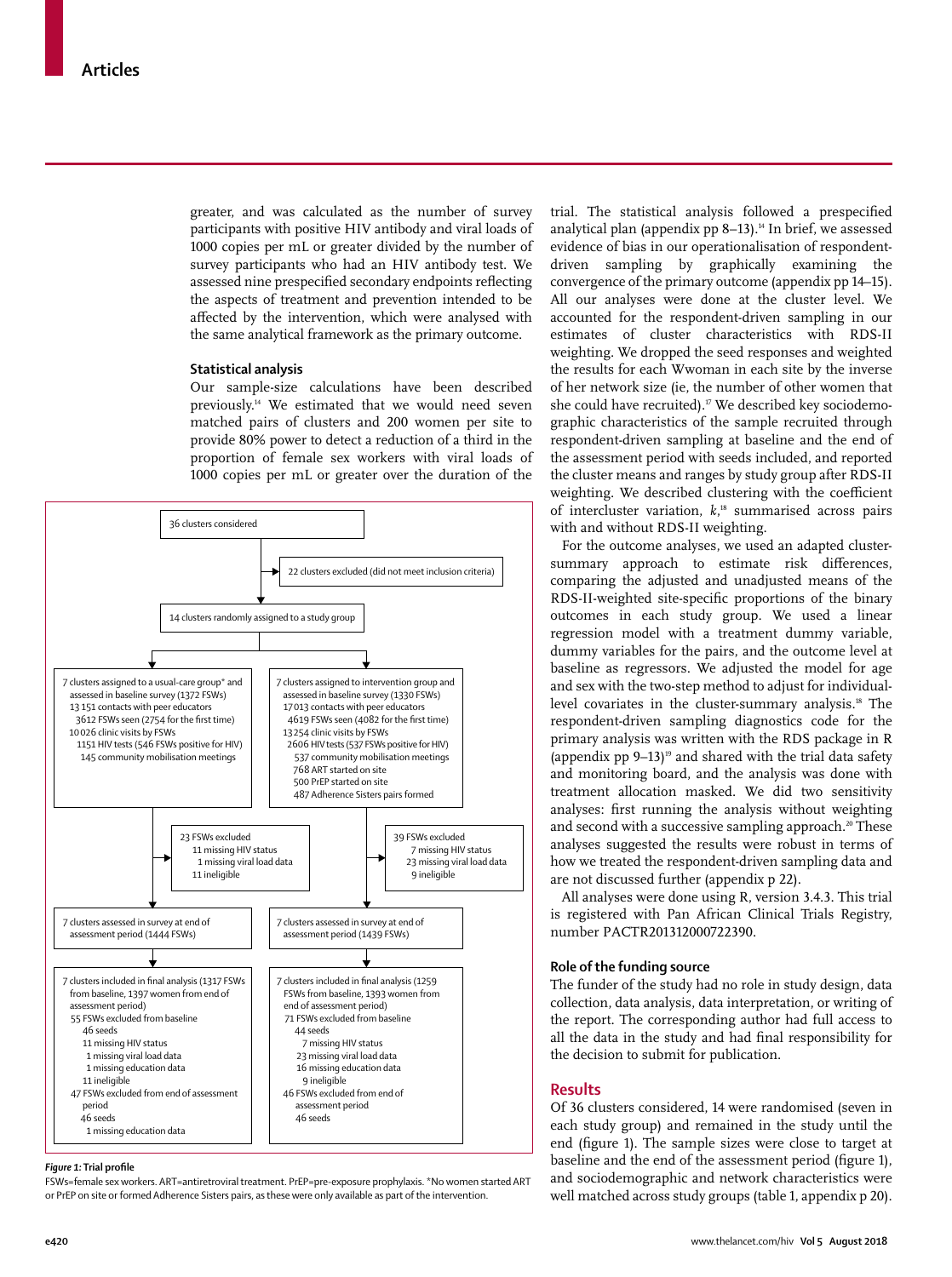|                                        | Mean respondent-driven sampling weighted proportions (%, range) |                                | Mean pair difference (range)  |
|----------------------------------------|-----------------------------------------------------------------|--------------------------------|-------------------------------|
|                                        | Usual-care group                                                | Intervention group             |                               |
| Age (years)                            |                                                                 |                                |                               |
| $18 - 19$                              | 15/1444 (2.0%, 0.2 to 4.6)                                      | 36/1439 (2.6%, 0.1 to 8.0)     | $0.5\%$ (-2.4 to 6.6)         |
| $20 - 24$                              | 211/1444 (13.4%, 9.0 to 18.7)                                   | 241/1439 (17-8%, 6-6 to 27-4)  | $4.4\%$ (-6.6 to 9.3)         |
| $25 - 29$                              | 310/1444 (21.9%, 15.8 to 27.3)                                  | 300/1439 (19-3%, 14-1 to 25-6) | $-2.6\%$ (-12.5 to 9.8)       |
| $30 - 39$                              | 596/1444 (40-8%, 36-2 to 49-0)                                  | 562/1439 (38-1%, 31-9 to 44-4) | $-2.7\%$ (-15.8 to 3.7)       |
| $\geq 40$                              | 312/1444 (21.8%, 15.2 to 31.5)                                  | 300/1439 (22-2%, 9-2 to 40-1)  | 0.4% (-22.3 to 19.0)          |
| Education                              |                                                                 |                                |                               |
| None                                   | 419/1443 (33-9%, 27-2 to 41-5)                                  | 476/1439 (39.5%, 16.7 to 51.4) | 5.6% (-14.2 to 23.6)          |
| Primary                                | 512/1443 (35.7%, 31.3 to 42.2)                                  | 497/1439 (34-4%, 26-9 to 49-0) | $-1.3\%$ (-13.8 to 10.1)      |
| Secondary                              | 512/1443 (30-4%, 22-1 to 40-6)                                  | 466/1439 (26-1%, 17-6 to 35-9) | $-4.3\%$ (-18.6 to 13.9)      |
| <b>Marital status</b>                  |                                                                 |                                |                               |
| Married                                | 28/1443 (1.5%, 0.0 to 4.5)                                      | 14/1439 (1-1%, 0-0 to 6-2)     | $-0.3\%$ (-4.0 to 6.2)        |
| Divorced or separated                  | 919/1443 (63.0%, 53.4 to 74.9)                                  | 930/1439 (63.9%, 49.3 to 79.8) | 0.9% (-11.1 to 15.6)          |
| Widowed                                | 282/1443 (21.1%, 12.8 to 28.9)                                  | 282/1439 (21.1%, 9.7 to 36.2)  | $-0.1\%$ (-17.5 to 23.4)      |
| Never married                          | 214/1443 (14-4%, 6-8 to 29-3)                                   | 213/1439 (13.9%, 6.6 to 34.8)  | $-0.5\%$ (-15.3 to 20.9)      |
| Age started sex work (years)           |                                                                 |                                |                               |
| < 18                                   | 128/1443 (9.0%, 5.9 to 17.1)                                    | 160/1438 (12-2%, 7-2 to 17-8)  | 3.1% (-2.8 to 8.9)            |
| $18 - 19$                              | 153/1443 (9.9%, 6.4 to 16.7)                                    | 174/1438 (11-4%, 7-1 to 17-0)  | $1.6\%$ (-9.6 to 6.8)         |
| $20 - 24$                              | 438/1443 (28.3%, 21.0 to 38.5)                                  | 420/1438 (28-4%, 21-9 to 36-9) | 0.1% (-12.9 to 12.3)          |
| $25 - 29$                              | 351/1443 (23-8%, 15-9 to 27-1)                                  | 350/1438 (23.9%, 17.7 to 29.4) | 0.1% (-9.3 to 78.2)           |
| $\geq 30$                              | 373/1443 (29.0%, 23.1 to 35.2)                                  | 334/1438 (24.2%, 14.3 to 33.1) | $-4.9\%$ ( $-15.1$ to $9.3$ ) |
| Time in sex work (years)               |                                                                 |                                |                               |
| $3$                                    | 276/1443 (22-1%, 14-6 to 35-3)                                  | 295/1438 (22-1%, 7-4 to 28-4)  | 0.0% (-10.9 to 13.3)          |
| $3 - 5$                                | 420/1443 (28.7%, 23.8 to 34.2)                                  | 437/1438 (29.5%, 24.2 to 37.9) | $0.8\%$ (-9.8 to 8.3)         |
| $6 - 9$                                | 376/1443 (24.3%, 18.5 to 29.4)                                  | 347/1438 (22-4%, 14-0 to 29-1) | $-1.9\%$ (-9.5 to 5.5)        |
| $10 - 19$                              | 286/1443 (19.3%, 10.7 to 26.2)                                  | 284/1438 (20.6%, 11.4 to 29.7) | $0.6\%$ (-9.8 to 8.9)         |
| $\geq$ 20                              | 85/1443 (5.6%, 3.5 to 9.5)                                      | 75/1438 (5-4%, 1-2 to 12-7)    | $-0.2\%$ ( $-8.3$ to $3.5$ )  |
| Number of clients in the previous week |                                                                 |                                |                               |
| $\mathbf 0$                            | 84/1444 (6.2%, 3.3 to 9.1)                                      | 91/1439 (6.6%, 3.4 to 10.6)    | $0.4\%$ (-1.8 to 3.3)         |
| $1 - 5$                                | 696/1444 (52-2%, 37-2 to 75-1)                                  | 749/1439 (54.7%, 42.7 to 72.1) | 2.6% (-21.1 to 24.2)          |
| $6 - 10$                               | 371/1444 (24.6%, 13.9 to 34.2)                                  | 361/1439 (23-3%, 17-3 to 29-8) | $-1.3\%$ (-16.7 to 15.8)      |
| $11 - 15$                              | 126/1444 (7.2%, 2.4 to 11.2)                                    | 114/1439 (7.4%, 2.5 to 13.1)   | $0.2\%$ (-4.3 to $6.1$ )      |
| $\geq 16$                              | 167/1444 (9.9%, 1.3 to 18.1)                                    | 124/1439 (8.0%, 2.7 to 16.0)   | $-1.9\%$ ( $-11.4$ to $2.8$ ) |

For mean respondent-driven sampling weighted proportions, crude values are reported as well as RDS-II-weighted cluster summary means and ranges. One participant in the control group had missing education and marital status data, and one woman in each group had missing data on age at which sex work was started. The pair differences were calculated by subtracting the mean for the control cluster from that for the intervention cluster within each pair and taking the mean of differences.

*Table 1:* **Sociodemographic characteristics of the full respondent-driven sample at the end of the intervention assessment period**

Eligibility data were missing for 70 participants, mostly from two sites (Chinhoyi n=3, Chivhu n=20, Gutu n=5, and Magunje n=42), who were interviewed at baseline and tested for HIV. We excluded these women from the analysis after confirming that excluding them did not meaningfully affect the results.

2883 women were recruited to the endline survey. Most (40% in each group) were aged 30–39 years, and many reported having no education, although over a quarter reported having completed secondary education (table 1). Around two-thirds of women were divorced, separated, or widowed. Just over half reported having started sex work before age 30 years and having had one to five clients in the previous week (table 1).

The respondent-driven sampling diagnostics analysis suggested that our estimates of the primary outcome had converged from the initial seed participant characteristics, with little evidence of biased recruitment (appendix p 19) or that recruitment by respondent-driven sampling differed by study group. We found some evidence that programme attendees might have been over-represented in the survey at the end of the assessment period, but to a similar degree in each group.

Before the trial started, attendance and uptake at clinics was higher in the usual-care group clusters than in the intervention group clusters but changed to more in the intervention clusters after the launch of the intervention (figure 2). Between April 1, 2014, and March 31, 2016,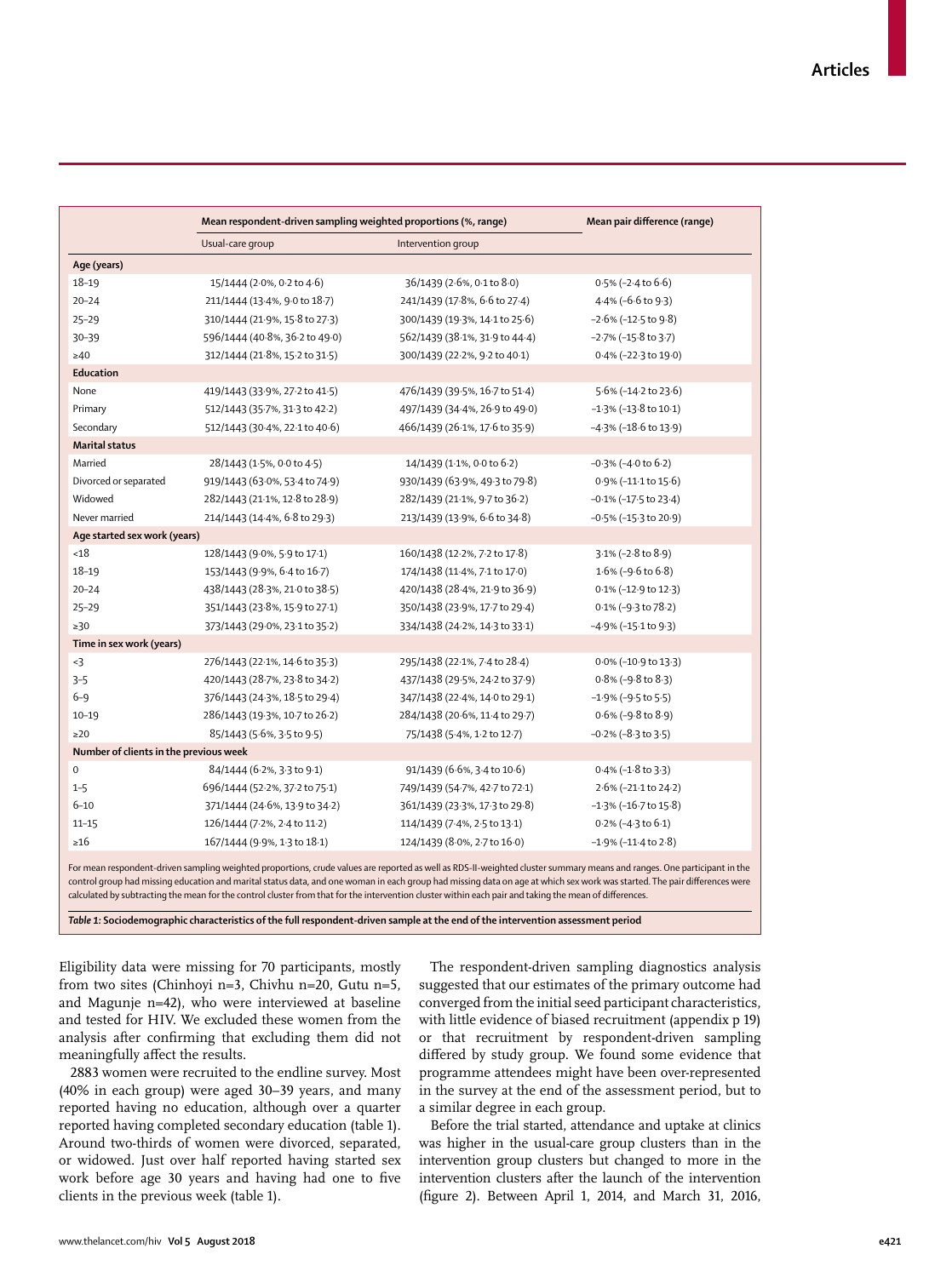

*Figure 2:* **Distributions of key programme indicators in the usual-care and intervention study groups over the trial period** (A) Numbers of female sex workers seen in clinics. (B) Numbers of female sex workers attending clinics for the first time. (C) Numbers of clinic visits by clients. (D) Numbers of HIV tests. (E) Numbers of female sex workers with new HIV diagnoses. ART=antiretroviral treatment. PrEP=pre-exposure prophylaxis. STI=sexually transmitted infection.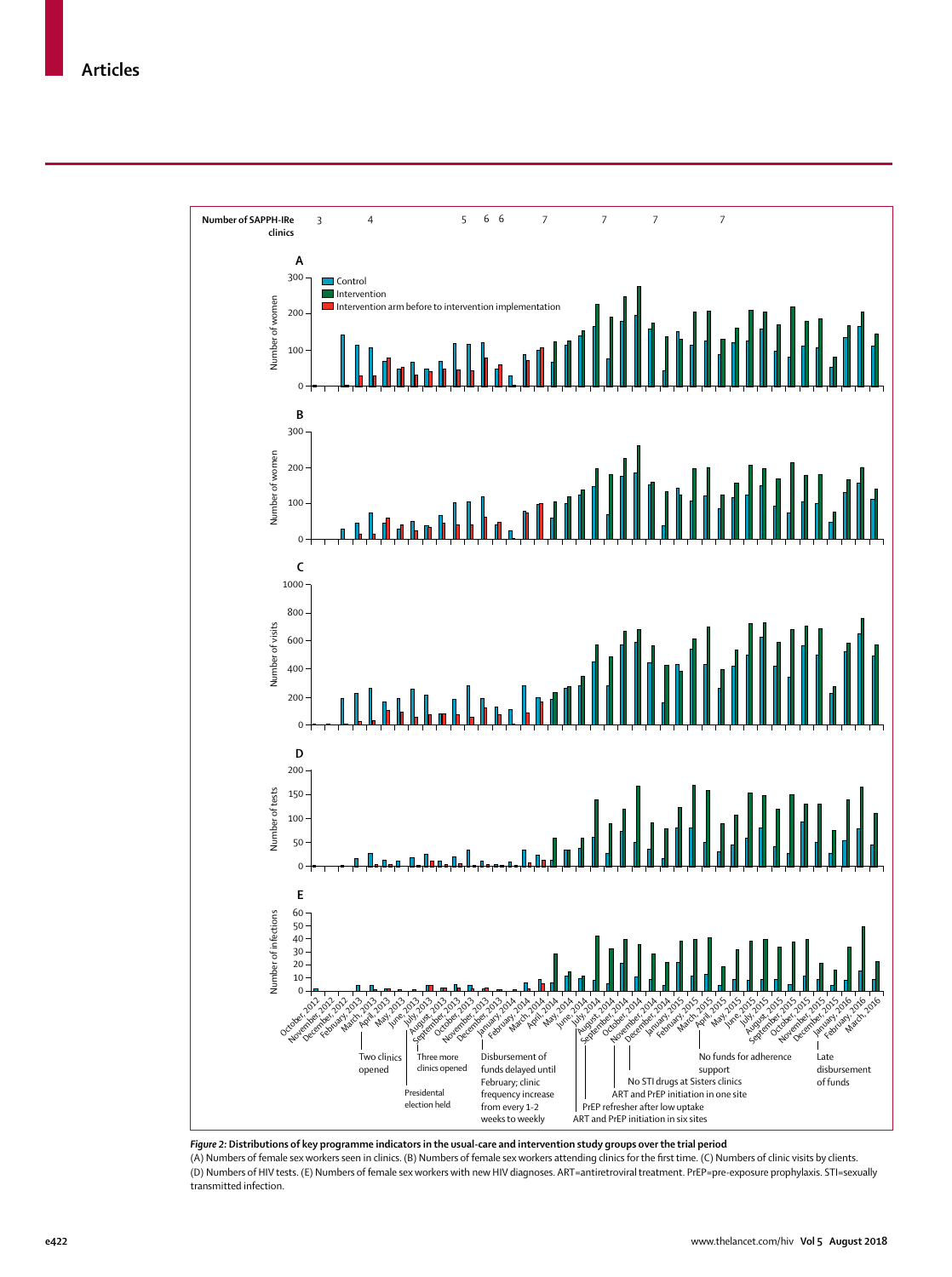|                                                               | Mean respondent-driven sampling adjusted proportions (%, range) |                                 | Adjusted risk difference<br>$(% \mathbb{R}^2)$ (% [95% CI]) | p value |
|---------------------------------------------------------------|-----------------------------------------------------------------|---------------------------------|-------------------------------------------------------------|---------|
|                                                               | Usual-care group                                                | Intervention group              |                                                             |         |
| <b>Primary outcome</b>                                        |                                                                 |                                 |                                                             |         |
| Viral load ≥1000 copies per mL                                | 279/1443 (19-1%, 13-6 to 25-1)                                  | 240/1439 (16-4%, 6-1 to 20-2)   | $-2.8\%$ ( $-8.1\%$ to 2.5)                                 | 0.23    |
| <b>Secondary outcomes</b>                                     |                                                                 |                                 |                                                             |         |
| HIV-positive test and reported being positive                 | 695/869 (78.4%, 65.1 to 86.2)                                   | 669/828 (79.5%, 63.5 to 88.5)   | $0.2\%$ (-8.8% to 9.3)                                      | 0.95    |
| Reported being HIV positive and taking ART                    | 580/695 (83.0%, 72.4 to 89.8)                                   | 594/669 (86.3%, 78.7 to 96.0)   | 3.4% (-2.9% to 9.7)                                         | 0.22    |
| Reported taking ART and having viral load <1000 copies per mL | 487/580 (86.5%, 80.9 to 90.0)                                   | 505/594 (85.9%, 78.7 to 96.7)   | $-0.5\%$ ( $-6.8\%$ to 5.9)                                 | 0.86    |
| HIV positive with viral load <1000 copies per mL              | 590/869 (67.5%, 61.4 to 73.1)                                   | 588/828 (72.0%, 63.8 to 86.8)   | $5.3\%$ (-4.0% to 14.6)                                     | 0.20    |
| Knew HIV status                                               | 1068/1423 (74.6%, 65.1 to 80.2)                                 | 1063/1405 (75.7%, 68.8 to 85.2) | 2.3% (-9.4% to 14.0)                                        | 0.63    |
| Reported condomless sex with client in previous month         | 837/1358 (60.9%, 44.6 to 72.8)                                  | 715/1312 (54.0%, 36.2 to 79.2)  | $-7.2\%$ ( $-18.0\%$ to 3.7)                                | 0.15    |
| Reported good or very good relationships with other FSWs      | 949/1443 (66.9%, 55.7 to 75.0)                                  | 1013/1437 (68.6%, 46.8 to 85.5) | 10.0% (-19.2% to 39.3)                                      | 0.42    |

Crude values include the seeds (ie, based on the survey at baseline, n=2576) and mean respondent-driven sampling proportions are calculated after exclusion of seeds and participants with missing primary outcome, education, and age data (ie, based on survey at the end of the intervention assessment period, n=2790). FSWs=female sex workers.

ART=antiretroviral treatment.

*Table 2:* **Effect estimates for the primary and secondary outcomes**

1007 more female sex workers were seen at outreach sites or drop-in centres in the intervention clusters than in the usual-care clusters (figure 1). In the usual-care clusters, substantially fewer female sex workers were seen for the first time, less than half as many HIV tests were done, around half as many new diagnoses of HIV were made, and fewer clinic visits were made overall than in the intervention clusters (figure 2). Additionally, in the intervention group there were 1·3 times more peereducator contacts and 3·7 times as many communitymobilisation meetings (figure 1), and more than 7·2 times more women attended community mobilisation meetings (16884 *vs* 2344) than in the usual-care group. 500 (38%) of the 1302 HIV-negative women offered PrEP and screened for eligibility opted to start PrEP in the intervention sites, and 405 (81%) returned for at least one follow-up visit. The total number of monthly visits by PrEP users by March 31, 2016, was 1844, and the median duration of follow-up was 3 months (IQR 1–5). 768 women started taking ART in the intervention sites, and 487 Adherence Sisters pairs were formed. 1405 mobile telephone text reminders were sent and 3741 calls for appointments for PrEP, ART, and repeat HIV testing were made.

In the survey at the end of the assessment period, 1263 (82%) of 1439 women in the intervention clusters reported contact with the programme in the previous 12 months, compared with 1243 (81%) of 1444 in the usualcare clusters. 188 (25%) of 608 HIV-negative women in the intervention group clusters reported that they had been offered PrEP compared with five (1%) of 572 in the usualcare group clusters, and 594 (86%) of 669 women who reported being HIV positive also reported they were taking ART in the intervention group, compared with 580 (83%) of 695 in usual-care group. At baseline in 2013, 30% of all women had viral loads of 1000 copies per mL or greater.4

Between baseline and the end of the assessment period, the proportions of women with viral loads of



*Figure 3:* **Serrated HIV-treatment cascade diagram and comparison between study groups** (A) Treatment cascades for both study groups in relation to the UNAIDS 90-90-90 targets. (B) Proportions of HIV-negative, HIV-positive and virally suppressed, and HIV-positive and not virally suppressed participants. All values were weighted by dropping the responses from seeds and weighting the values for each woman in each site by the inverse of her network size. In all bars, results on the left are for 2013 and those on the right are for 2016.

1000 copies per mL or greater had reduced in both study groups: from 421 (30%) of 1363 women to 279 (19%) of 1443 in the usual-care group (35·1% reduction), and from 399 (30%) of 1303 women to 240 (16%) of 1439 in the intervention group (45·6% reduction). The weighted percentage risk difference, however, indicated little difference between groups  $(-2.8\%, 95\% \text{ CI } -8.1 \text{ to } 2.5,$  $p=0.23$ ). The value of the intercluster coefficient of variation, *k*, using baseline data was 0·14 with RDS-II weighting and 0·12 without.

590 (68%) of 869 HIV-positive women were virologically suppressed at the end of the assessment period in the usual-care group, compared with 588 (72%) of 828 in the intervention group, but the 95% CI for the risk difference included zero and negative effects (table 2). In both study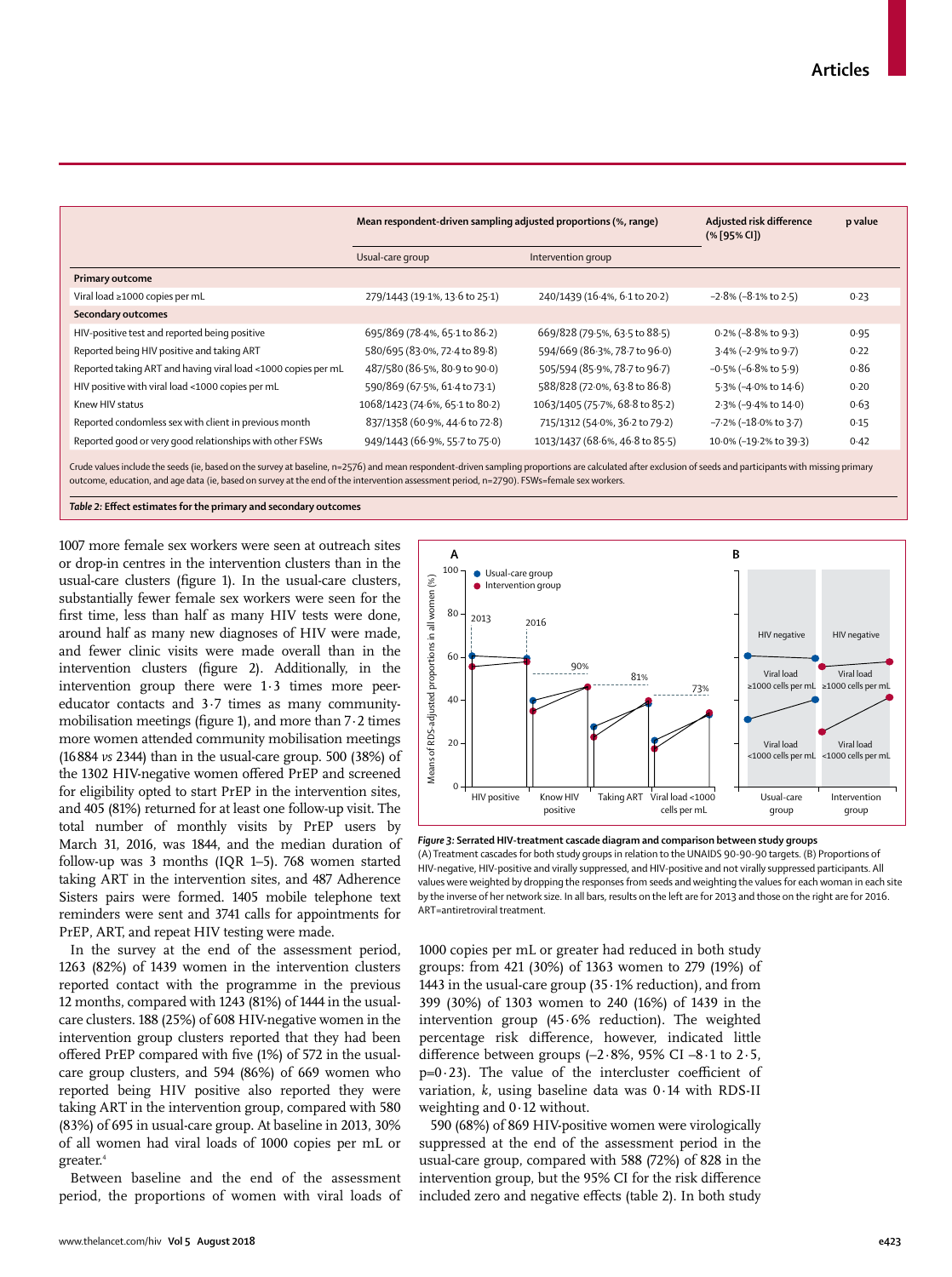groups, HIV prevalence remained the same between baseline and the end of the assessment period, but the proportions of HIV-positive women who reported being aware of their status, those taking ART, and those who were virologically suppressed increased (figure 3), with all changes being to a similar degree. The reductions in proportions of women with viral loads of 1000 copies per mL or greater were achieved by increases in the proportions of women virally suppressed rather than by reductions in HIV prevalence (figure 3). Similar proportions of women in the two study groups selfreported condomless sex with at least one client in the previous month (table 2). The proportions of female sex workers reporting good or very good relationships with other sex workers were lower in the usual-care group than in the intervention group, although the 95% CI for the difference between groups included zero and positive effects (table 2).

## **Discussion**

In the context of an ongoing programme for female sex workers in Zimbabwe, we hypothesised that offering an enhanced prevention and treatment intervention package would lower the proportion of sex workers who had viral loads of 1000 copies per mL or greater. The intervention aimed to increase community mobilisation, active followup for repeat HIV testing, supply-side interventions that allowed starting of ART and provision of care on site in dedicated clinics for HIV-positive women, provision of prophylaxis with PrEP to HIV-negative women, and adherence to medications. The intervention strengthened engagement of female sex workers with services, but it did not lead to a significant population benefit beyond the ongoing usual care. There was some evidence, however, that the proportion of HIV-positive female sex workers with viral loads of 1000 copies per mL or greater was reduced.

Ours is among the first cluster-randomised trials of a targeted intervention for HIV control among female sex workers in any setting, and to our knowledge is the first done in Africa and since access to ART became widespread and oral PrEP was shown to be efficacious.<sup>12</sup> We used respondent-driven sampling to recruit research participants and a prespecified statistical analysis plan to adapt CONSORT principles for reporting and analysis.<sup>14</sup> We did an integrated, prospective process assessment alongside the trial to allow us to understand strengths and limitations of programme implementation.

Although our primary aim was not to track trends in engagement with care over time, we saw some patterns that might reflect the facilitating effect of the usual-care programme to increase uptake of HIV testing and lead to successful referral of female sex workers to treatment services in the context of the Ministry of Health's national treatment programme. In both study groups, female sex workers' engagement with services approached the UNAIDS 90-90-90 target for 2020. Of note, in the intervention group, the proportion of HIV-infected sex workers with viral loads lower than 1000 copies per mL was 72%, which is in line with the UNAIDS 90-90-90 targets.

The trial was done with programme funding but few additional resources to enhance usual care. For example, the numbers of peer educators supporting communities were low in both study groups. The potential for sustainability was integral to designing the intervention. We had planned to be able to support ART with viral load monitoring in the intervention clusters, but for logistical reasons this approach was impossible. Since the study ended, the standard of care for HIV-infected people in Zimbabwe has been strengthened by the revision of international<sup>21</sup> and national ART guidelines<sup>22</sup> and the commitment of the Zimbabwean Government to scale up differentiated care for ART supported by viral load results among those who need it most.<sup>23</sup> Provision must remain in place to maximise the coverage, engagement, and retention of female sex workers in health care, with increased resources for community-based demand creation and adherence support. The high uptake of ART services in the usual-care group suggests that sex workers, if supported, will attend services in the public sector. Of note, our approach did not attempt to identify the female sex workers who were most vulnerable and in greatest need of support. Therefore, although more women were seen, tested, and diagnosed as being HIV positive in the intervention group than in the usual-care group, we might not have reached those most in need of services. Interventions such as microplanning, which, by working with sex workers, maps hotspots, identifies all sex workers working in those areas, assesses their risk, and tailors outreach activities according to risk, have the potential to be more effective and efficient than our intervention, and might have a greater effect on the population.24,25

Our intervention incorporated one of the first projects to provide access to PrEP among female sex workers in Africa. Uptake was 38% among those women who tested HIV negative in intervention sites, which is high compared with 7% uptake among sex workers reported in South Africa.26 Nevertheless, retention was low, with women taking PrEP for an average of just over 4 months. In South Africa, PrEP retention among female sex workers was only 22% at 12 months.<sup>27</sup> However, the primary outcome for the trial (proportion of female sex workers with viral load ≥1000 copies per mL) was predominantly driven by ART use rather than a decrease in the rate of new HIV infections, The relatively low proportion of women maintained on PrEP is, therefore, unlikely to have altered the population effect. When the trial was conceived, the evidence for effectiveness of PrEP in women was less clear than it has become,<sup>28</sup> and, therefore, our power calculations to determine population effect did not rely on a reduction in rate of new infections, but on increased coverage of ART. Rather than being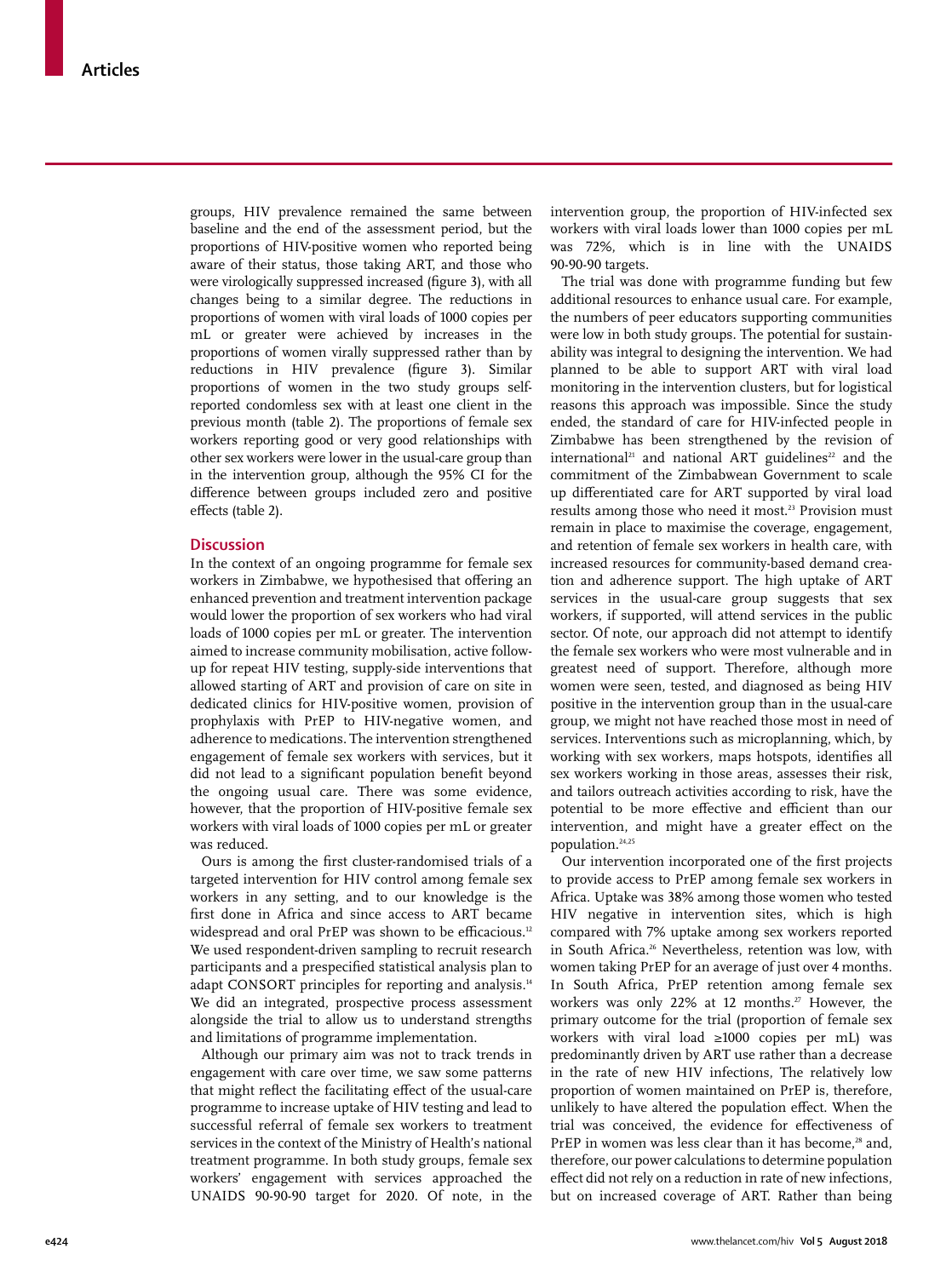evidence of lack of PrEP effectiveness, therefore, our findings show the need for effective adherence support as PrEP is rolled out across the region, if coverage at the level required to reduce population incidence is to be achieved. The community-based support system we designed for adherence probably needs to be refined. Condom use is the mainstay of primary HIV prevention for sex workers and their clients. Although reported condom use with the latest client was reported by more than 95% of respondents in both study groups, consistent condom use with clients over the preceding month was suboptimum. Mathematical modelling suggests that increasing condom use among female sex workers in areas with generalised epidemics, even in the era of universal treatment, would have a substantial effect on population-level incidence of HIV.24

The study has limitations. First, we would have liked to do a larger trial over a longer period, but we faced resource constraints. Although the intervention effect among all female sex workers reported in our trial could be a result of chance, the weak evidence of effect among HIV-positive sex workers could potentially be important. Our intervention might have needed longer to have a population effect. We suggest more implementation studies of this type should be done to strengthen the evidence base, especially in Africa. Second, our use of respondent-driven sampling to recruit representative samples of female sex workers might have been subject to bias. Refusal rates are difficult to document with this design. Additionally, the intervention might have affected network structures differently from usual care and, in turn, affected recruitment. Our analyses into these dynamics suggested little evidence for bias and none for differential patterns by study group, but were not definitive, and indicated some areas for concern, most notably over-representation of female sex workers in contact with the Sisters services in both groups. Anticipating the effect of these potential biases on our estimate of intervention effect is difficult, but they highlight that caution is warranted. We are aware of only one other cluster-randomised trial that has used respondent-driven sampling surveys to determine population effect,<sup>29</sup> but no results have yet been published. Finally, most of the denominators for the secondary outcomes depended on characteristics after random assignment, such as HIV status, and, therefore, should not be interpreted as causal, especially where there is evidence that the denominator was changed by the intervention.

There is increasing recognition that the rigour of primary prevention programming needs to improve if the ambitious global goals for HIV elimination are to be reached.30 Female sex workers in Zimbabwe, and, indeed, across Africa,<sup>31</sup> remain at high risk of HIV and other adverse outcomes. Encouragingly, we have shown that good outcomes are possible, at least within the context of providing comprehensive and dedicated services for

sex workers. Intensifying community mobilisation to stimulate demand, supply, and adherence to primary prevention technologies, such as condoms and PrEP, and further improving treatment coverage, for example through use of status-neutral community-based differentiated care, are likely to strengthen population effects.

#### **Contributors**

FMC led the trial design, with involvement from VC, SN, JB, AP, and JRH. FMC led protocol development, with involvement from SN. FMC led the trial implementation with involvement from JB. JB led the process evaluation. JRH oversaw trial analysis and data interpretation. CD did the trial analysis, assisted by EF and SC. SC did the respondentdriven sampling diagnostic analysis and VC was involved in the sample size calculations. PM was the trial coordinator. JD was the trial data manager. FMC led data interpretation with involvement from VC, SN, DH, NM, TM, KH, OM, AP, and JRH. FMC, CD, and JRH wrote the paper and all authors were involved in the review of drafts.

#### **Declaration of interests**

We declare no competing interests.

#### **Acknowledgments**

We thank the data safety and monitoring board for their guidance and insight. We thank the community advisory boards and all the research participants for their time and contribution. Gilead Health Sciences provided pre-exposure prophylaxis for use at our intervention study sites.

#### **References**

- 1 Baral S, Beyrer C, Muessig K, et al. Burden of HIV among female sex workers in low-income and middle-income countries: a systematic review and meta-analysis. *Lancet Infect Dis* 2012; **12:** 538–49.
- 2 Mountain E, Mishra S, Vickerman P, Pickles M, Gilks C, Boily MC. Antiretroviral therapy uptake, attrition, adherence and outcomes among HIV-infected female sex workers: a systematic review and meta-analysis. *PLoS One* 2014; **9:** e105645.
- Zimbabwe National Statistics Agency. Zimbabwe demographic and health survey 2015: final report. Rockville, MD: DHS Program, ICF International, 2016.
- National AIDS Council, Ministry of Health and Child Care, UNAIDS. Zimbabwe National HIV and AIDS Strategic plan (ZNASP) 2006–2010. Harare: National AIDS Council, 2006.
- 5 National AIDS Council, Ministry of Health and Child Care, UNAIDS. Zimbabwe National HIV and AIDS Strategic Plan II (ZNASP II) 2011–2016. Harare: National AIDS Council, 2011.
- 6 National AIDS Council, Ministry of Health and Child Care, UNAIDS. Zimbabwe National HIV and AIDS Strategic Plan III (ZNASP) 2015–2018. Harare: National AIDS Council, 2015.
- Hargreaves J, Mtetwa S, Davey C, et al. Cohort analysis of programme data to estimate HIV incidence and uptake of HIV-related services among female sex workers in Zimbabwe, 2009–14. *J Acquir Immune Defic Syndr* 2016; **72:** e1–8.
- 8 Cowan FM, Davey CB, Fearon E, et al. The HIV care cascade among female sex workers in Zimbabwe: results of a population-based survey from the Sisters Antiretroviral therapy Programme for Prevention of HIV, an Integrated Response (SAPPH-IRe) Trial. *J Acquir Immune Defic Syndr* 2017; **74:** 375–82.
- Quinn TC, Wawer MJ, Sewankambo N, et al. Viral load and heterosexual transmission of human immunodeficiency virus type 1. *N Engl J Med* 2000; **342:** 921–29.
- Prudden HJ, Watts CH, Vickerman P, et al. Can the UNAIDS modes of transmission model be improved? A comparison of the original and revised model projections using data from a setting in West Africa. *AIDS* 2013; **27:** 2623–35.
- WHO. Prevention and treatment of HIV and other sexually transmitted infections for sex workers in low- and middle-income countries: recommendations for a public health approach. Geneva: World Health Organization, 2012.
- 12 Joint United Nations Programme on HIV/AIDS (UNAIDS) and others. UNAIDS strategy 2016–2021. 2015. www.unaids.org/en/ goals/unaidsstrategy (accessed July 5, 2018).